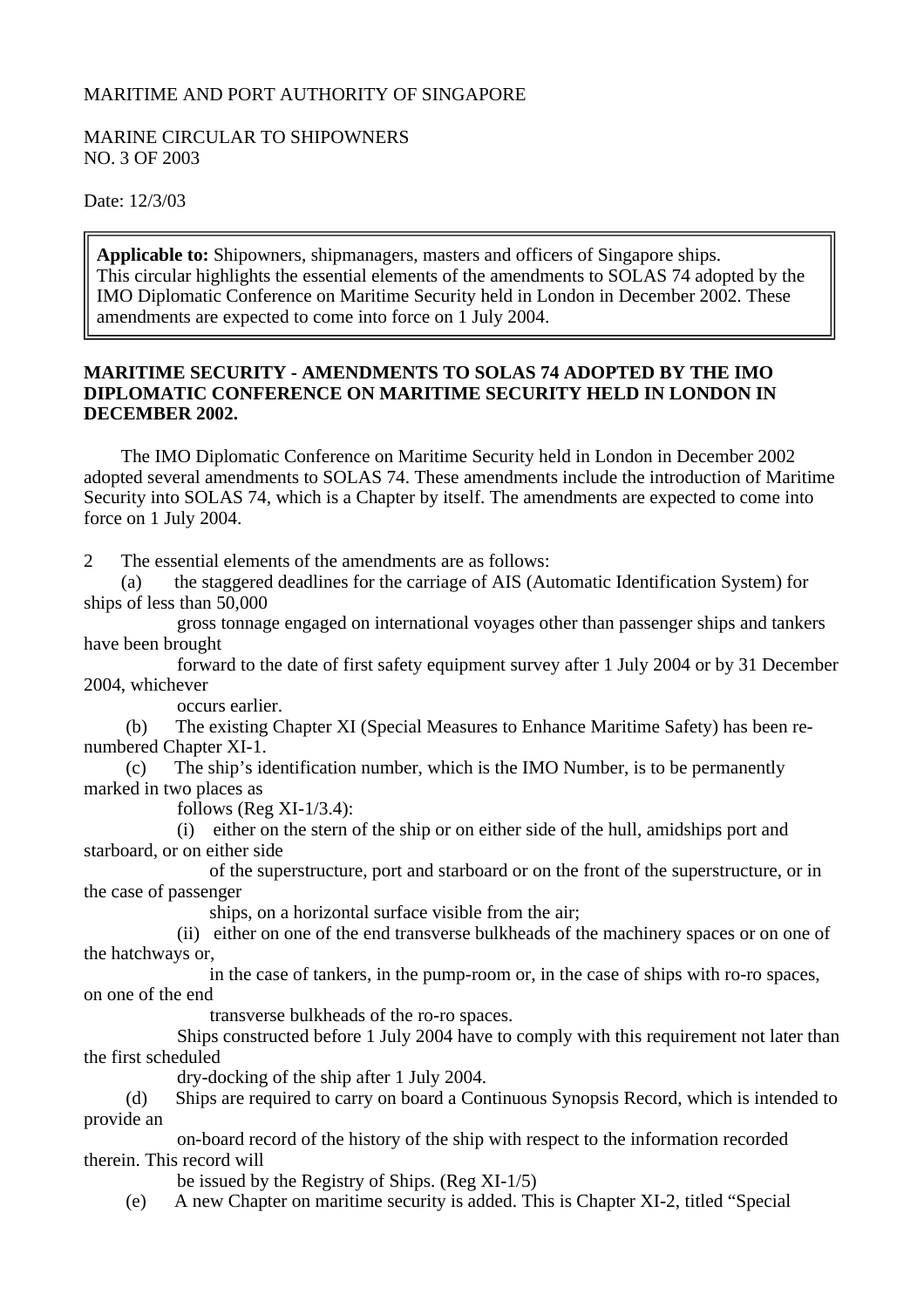Measures to Enhance Maritime Security".

3 Chapter XI-2 is applicable to ships engaged on international voyages and the companies operating the ships and to port facilities serving ships engaged on international voyages. Supplementary to this Chapter is the International Ship and Port Facility Security (ISPS) Code which has two parts, A and B. Part A is mandatory and Part B is to be used as a guide and treated as recommendatory.

4 The following is a brief summary of the provisions and requirements of Chapter XI-2:

 (a) The concept of security level is introduced. There are 3 security levels, namely, Security Level 1, Security

Level 2, and Security Level 3, defined in the ISPS Code.

(b) Flag States will set security level for their ships.

(c) Port States will set security level for their port facilities.

 (d) A ship, when prior to entering a port or while in the port, is required to comply with the security level of the

Flag State or the Port State, whichever is the higher.

 (e) The master is required to have information on board concerning persons or organisations responsible for the

appointment and employment of crew members of the ship.

 (f) Ships constructed on or after 1 July 2004 are required to be provided with a ship security alert system. With

 respect to ships constructed before 1 July 2004, the ship security alert system is required to be provided by

the following deadlines:

 (i) passenger ships, including high-speed passenger craft, not later than the first survey of the radio installation

after 1 July 2004;

 (ii) oil tankers, chemical tankers, gas carriers, bulk carriers and cargo high-speed craft, of 500 gross tonnage

and upwards, not later than the first survey of the radio installation after 1 July 2004;

 (iii) other cargo ships of 500 gross tonnage and upwards and mobile offshore drilling units (MODU), not

later than the first survey of the radio installation after 1 July 2006.

 (g) Ships are subjected to Port State Control with respect to compliance with Chapter XI-2. The Port State

 Control inspection in this respect is limited to verifying that there is on board a valid International Ship

 Security Certificate (ISS Certificate) issued under the provisions of Part A of the ISPS Code. However, when

 a valid ISS Certificate cannot be produced or when there are clear grounds for believing that the ship is not in

 compliance with the requirements of Chapter XI-2 or Part A of the ISPS Code, certain control measures

may be taken against the ships. Such control measures are:

· inspection of the ship,

· delaying the ship,

· detention of the ship,

· restriction of operations including movement within the port, or

· expulsion of the ship from port.

 (h) A Port State may require that ships intending to enter its ports provide information to ensure compliance with

 Chapter XI-2 prior to entry into port with the aim of avoiding the need to impose control measures. The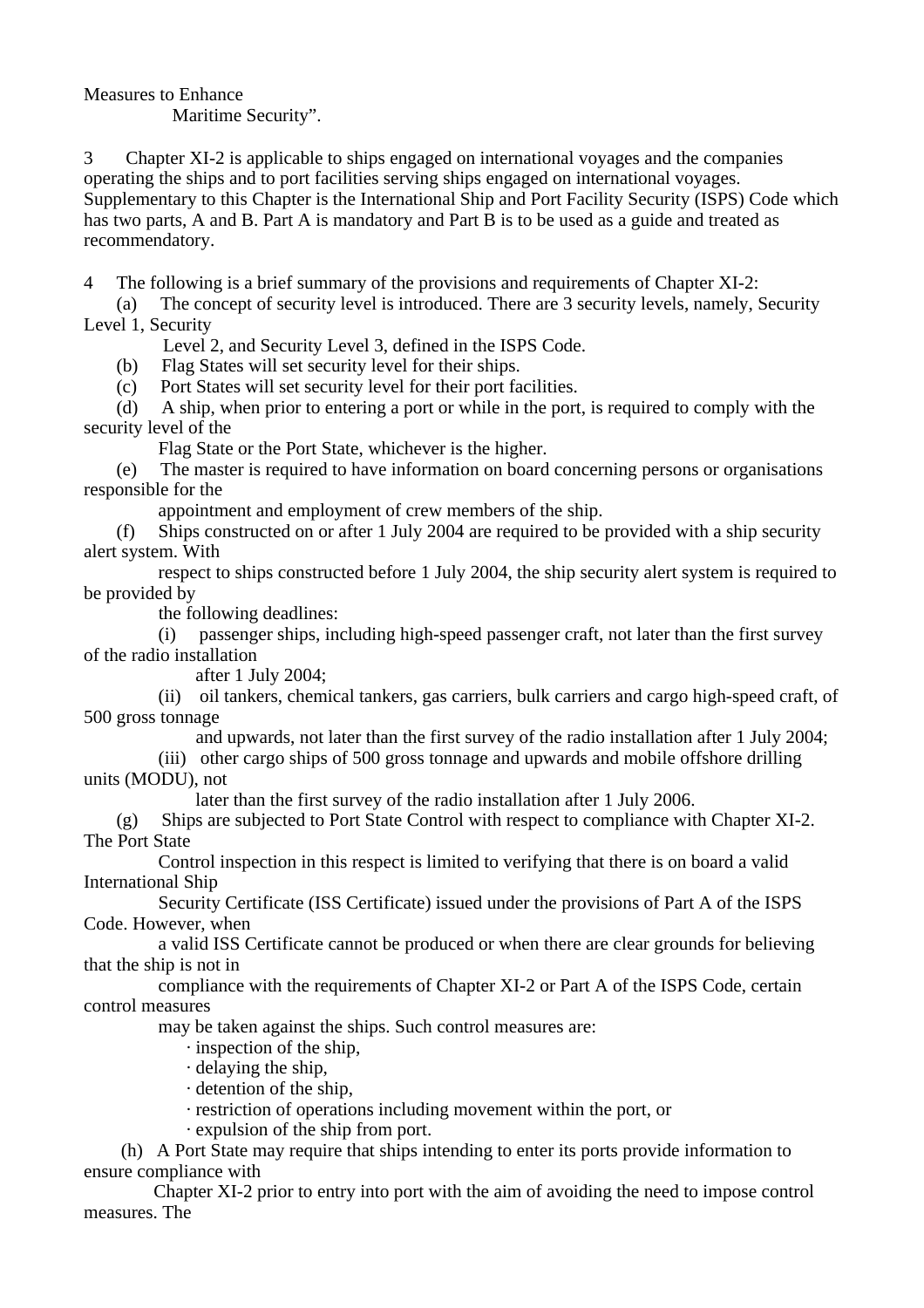include:

(i) possession of a valid ISS Certificate and the issuing authority;

(ii) the security level of the ship;

(iii) the security level the ship operated in previous ports in the last 10 calls at those

ports;

plan).

(iv) any special or additional security measures taken in those previous port calls;

 (v) appropriate ship security procedures taken during ship to ship activity in those previous port calls;

(vi) other practical security related information (but not details of the ship security

 If so requested by the Port State, the ship or the Company operating the ship is required to provide confirmation

of the above information in the form acceptable to the Port State.

 (i) The master of a ship has the overriding authority and the responsibility to make decisions and measures with

respect to the safety and security of the ship.

5 Part A of the International Ship and Port Facility Security (ISPS) Code is mandatory for the purpose of compliance

with Chapter XI-2. The following provisions and requirements are prescribed in the ISPS Code:

 (a) A ship is required to carry on board a ship security plan approved by the Flag State on the basis of a ship

security assessment.

 (b) The Company operating a ship shall designate a Company Security Officer (CSO) for the ship. However,

 a person designated as the CSO may act as the Company Security Officer for one or more ships, depending

 on the number or types of ships the Company operates provided it is clearly identified for which ships this

person is responsible with respect to Chapter XI-2 and the ISPS Code.

(c) Each ship is required to have a designated Ship Security Officer (SSO).

 (d) The CSO, the SSO, appropriate shore-based personnel and shipboard personnel having specific security

 duties and responsibilities are required to undergo training in maritime security in accordance with the

guidance given in Part B of the ISPS Code.

 (e) Drills and exercises with respect to the ship security plan are required to be carried out at appropriate

 intervals by all parties concerned with the ship security plan. The CSO and appropriate shore-based personnel

 are also required to participate in the drills and exercises to ensure effective shore-ship co-ordination with

respect to the ship security plan.

 (f) A ship, after a verification that the ship complies with Chapter XI-2 and the ISPS Code will be issued an

 International Ship Security Certificate (ISS Certificate) valid for a period not exceeding 5 years. Within

 the 5-year validity period of the ISS Certificate, the ship is required to have an intermediate verification

which will be endorsed on the ISS Certificate.

6 A ship is required to act upon the security levels set by the Port State or the Flag State, whichever is appropriate by

 carrying out the activities prescribed in the ISPS Code with the aim of identifying and taking preventive measures